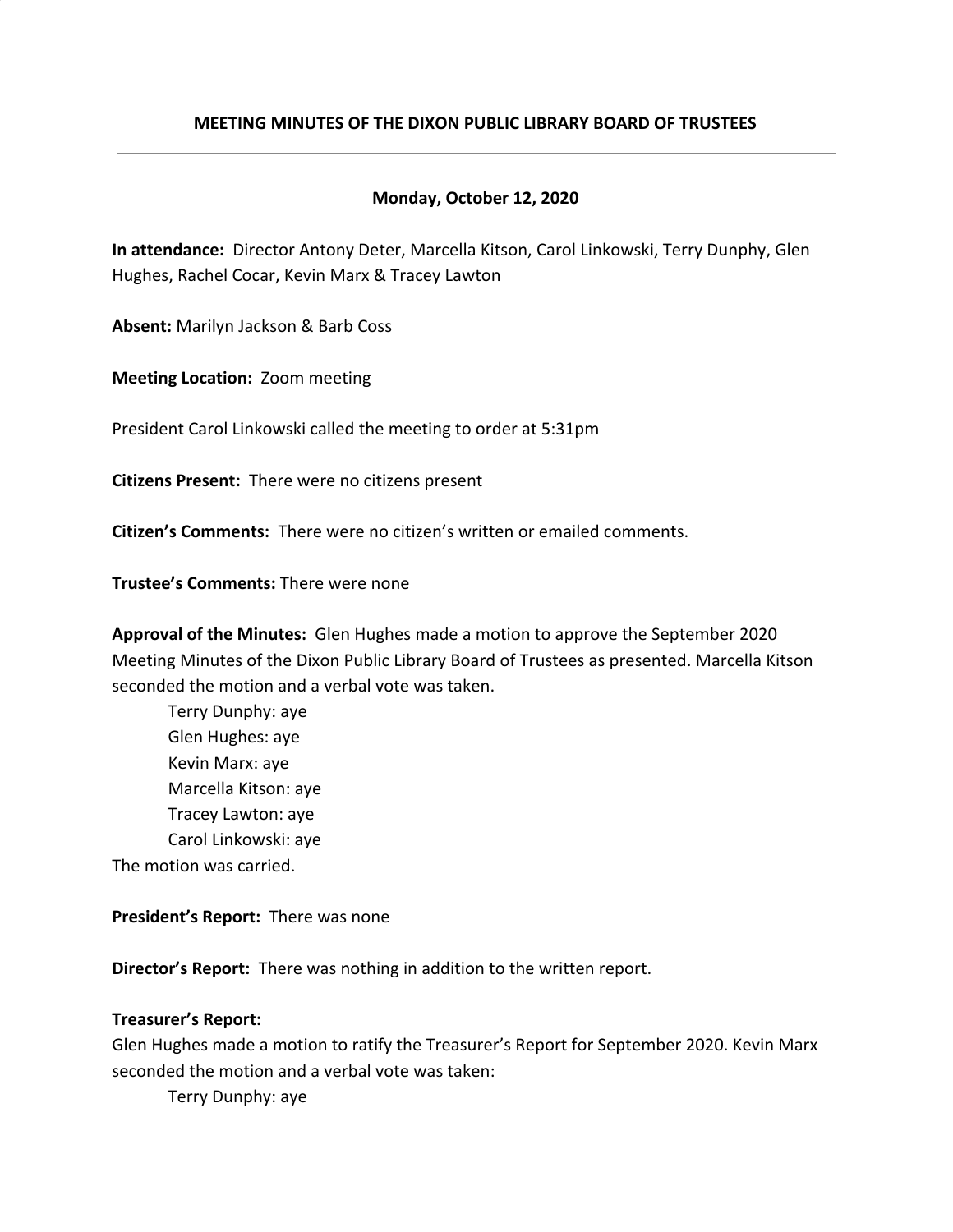Glen Hughes: aye Kevin Marx: aye Marcella Kitson: aye Tracey Lawton: aye Carol Linkowski: aye The motion was carried.

**Invoices and Expenditures:** Marcela Kitson made a motion to ratify the Library Invoices and Expenditures for September 2020. Tracey Lawton seconded the motion and a verbal vote was taken:

Rachel Cocar: aye Terry Dunphy: aye Glen Hughes: aye Kevin Marx: aye Marcella Kitson: aye Tracey Lawton: aye Carol Linkowski: aye

The motion was carried.

## **Committee Reports:**

- ❖ **Finance and Budget:** none
- ❖ **Building and Grounds:** none
- ❖ **Personnel and Salary:** none
- ❖ **By-Laws, Policies, and Procedures:** none
- ❖ **Technology and Technology Resources:** none

## **Regular Calendar Business:**

- ❖ Goals and objectives for chapters 1-7 of Serving our Public: These were the areas that there were some concerns about:
	- Chapter 1 (no checklist)
		- Core 6 *The library adopts and adheres to the Code of Ethics of the American Library Association. The library adopts and adheres to the Public Library Trustee Ethics Statement, developed by United for Libraries, a division of ALA*
		- Core 8 -*The board of trustees appoints a qualified librarian as library administrator and delegates active management of the library to the*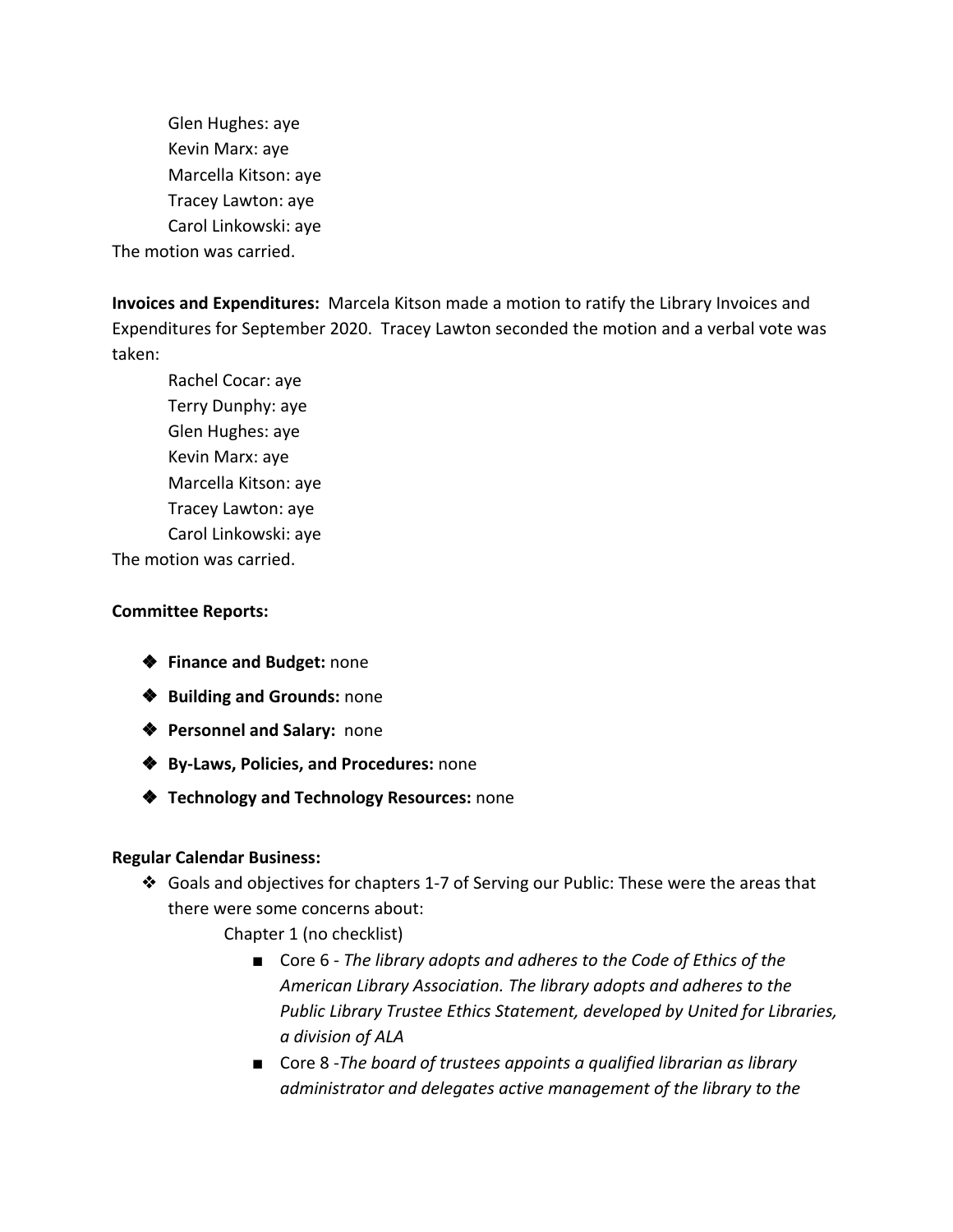*library administrator. (For the purposes of this document, a qualified librarian is a person holding a Master of Library Science (MLS), Master Science in LIS, Master of Library and Information Science (MLIS), or other comparable degree from an ALA-accredited program and/or actively participates in continuing education opportunities each year offered by the Illinois State Library, regional library systems, and the Illinois Library Association. Library boards and communities should strive to have a minimum of one staff member holding an ALAaccredited master's degree.)* It was suggested that because Director Deter's diploma was received in the UK, it was thought that there should be some note made in his file that this was equivalent to a Masters of Library Science in the US.

- Core 13 -*The library has a board-approved mission statement, a long-range/strategic plan, disaster prevention and recovery plan, collection management policy, personnel policy, technology plan, and other policies as appropriate to the library's operation and regularly updates and maintains them as appropriate. (See Appendices F and H)* The Technology Committee will meet with the Director to update and create a new plan. Suggestions to the Board will be given at the January meeting.
- Core 23 *At least every five years, and more frequently if necessary, the library conducts a review to determine if the library is providing facilities, collections and services in a quantity, at a time, and in a manner that meets the needs of the community.* This was done before the last library director retired, so it will need to be looked at as well.

### Chapter 2

Library has a mission statement and a long-range/strategic plan. It was noted that once the current long term plan ends, a new one will have to be created.

- *■ Library board members participate in local, state, regional, and national decision making that will benefit libraries.* This will need some amount of clarification, so the Director is looking into this.
- *■ Library develops an orientation program for new board members.*
- *■ Library board members attend local, regional, state, and national conferences pertinent to libraries when fiscally possible*
- *■ Library maintains insurance covering property and liability, including volunteer liability.* Director Deter is checking with City Hall to see if the Library has liability insurance.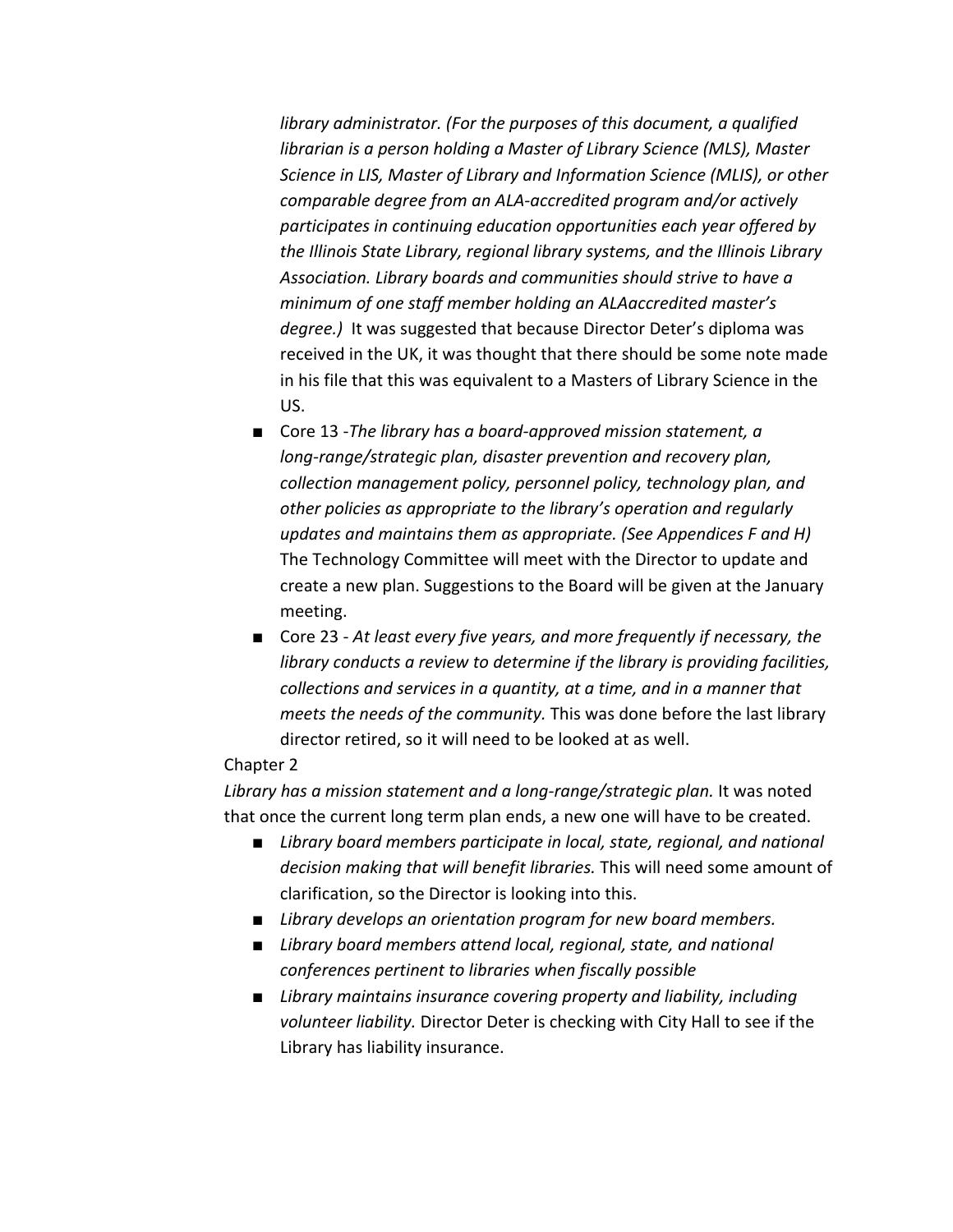*■ Library has a written succession plan focused on both internal and external talent development to fill anticipated needs for library leadership and other key personnel*. This will have to be developed.

## *Chapter 3*

■ *Library salaries and fringe benefits account for up to 70 percent of total operations budget.* Specific concern was given as to whether we were in compliance with "salaries plus fringe benefits account for up to 70%" of total budget.

## Chapter 4

- *■ The library provides the right amount of space of the right kind to meet the provisions of its long-range/strategic plan.*
- *■ At least once every five years, the board directs a review of the library's long-term space needs.*
- *■ The library building supports the implementation of current and future telecommunications and electronic information technologies.* This will be addressed when the Technology Committee meets with the Director.

# Chapter 5

- no checklist, soSee Appendix J (New Facility Planning) and Appendix K (Facility Management Checklists) for in-depth building infrastructure and maintenance checklists were used. Many of these issues will be discussed with the Buildings and Grounds Committee.
- Several parts of the chapter and Appendices do not apply to the Library as it either does not have them (aka sprinklers) or they are the city's property (aka, parking lot).
- The building plan from Willet Hoffman that was created in 2018 has been used as the Library's building plan for now.
- Standards 1-2, & 12 will be moved to digital and shared with various people for easy access.

# Chapter 6

■ Everything on the chapter 6 checklist falls into the emergency plan which is still in draft form. The Director will make sure everything on the checklist is included in the Library's Emergency Plan and then it will be presented to the Board for approval.

Chapter 7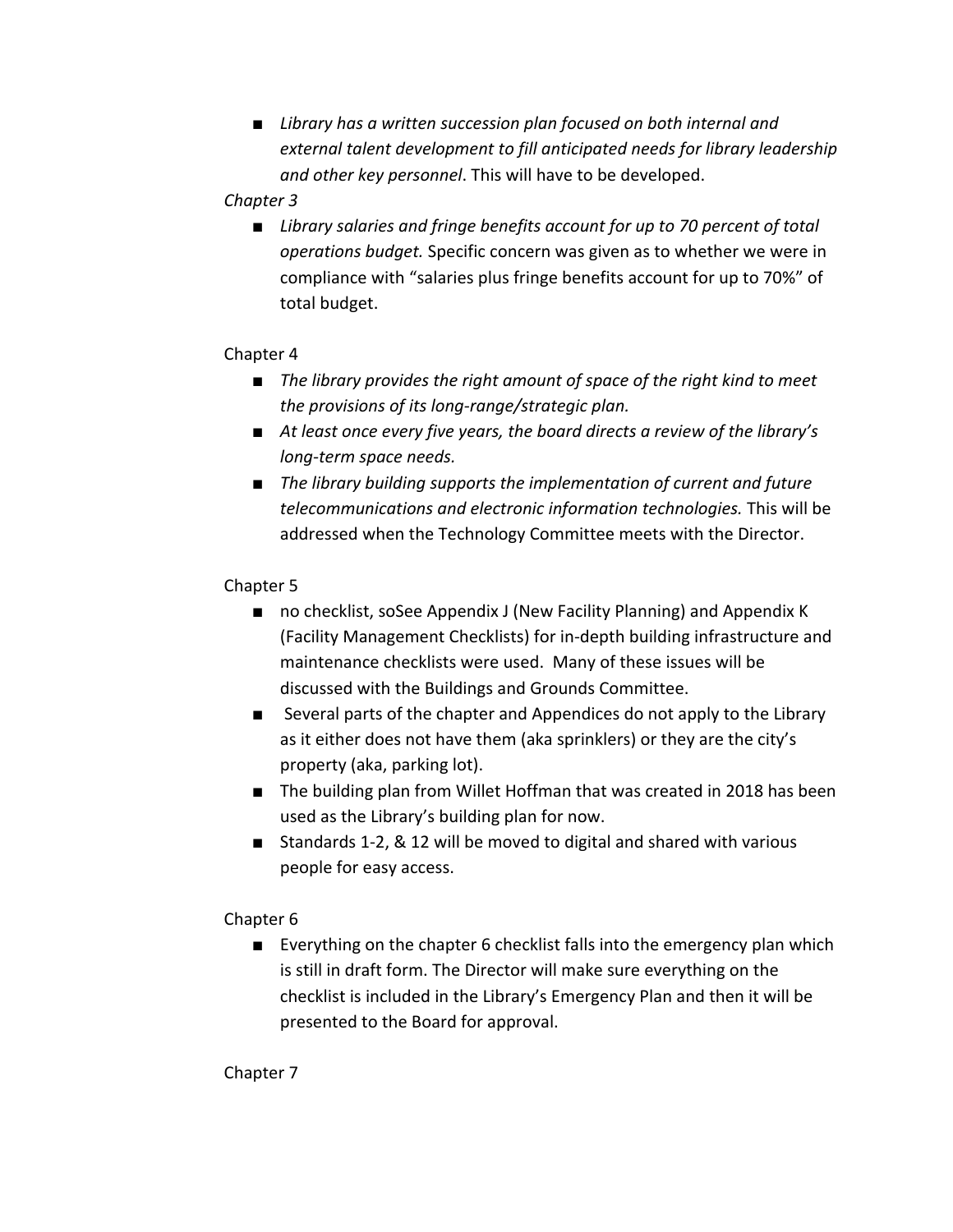- *■ Library collections are evaluated annually to measure the effectiveness of community use of the collection and weeded if deemed appropriate.* The Director is putting together a list for the Board to look at and approve.
- ✓ Our ADA policy has to be updated Building and Grounds look at the current policy and make suggestions for updates.
- ✓ An Open Meetings Act question came about due to a change in the Act's wording. No committees should meet without a clarification which Director Deter will look into.

## ❖ **Proposed dates for 2021 regular board meetings:**

| January 11th | July 12th      |
|--------------|----------------|
| February 8th | August 9th     |
| March 8th    | September 13th |
| April 12th   | October 11th   |
| May 10th     | November 8th   |
| June 14th    | December 13th  |

Glen Hughes made a motion to accept the 2021 meeting dates for the Library Board. Terry Dunphy seconded the motion and a verbal vote was taken:

Rachel Cocar: aye Terry Dunphy: aye Glen Hughes: aye Kevin Marx: aye Marcella Kitson: aye Tracey Lawton: aye Carol Linkowski: aye The motion was carried.

❖ **Proposed 2021 Holiday Closings**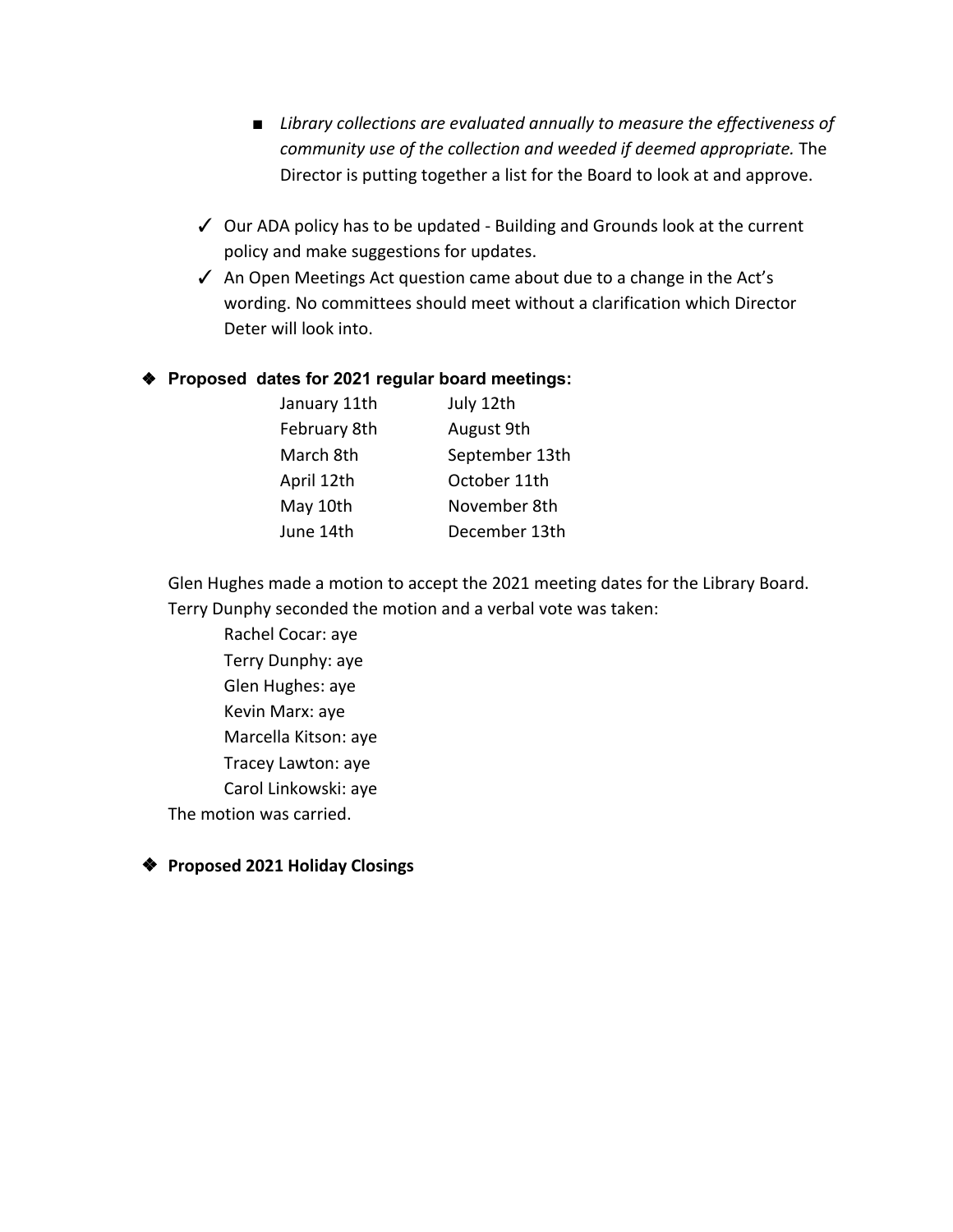### Proposed holiday closures

- 1. New Year's Day, Friday January 1st
- 2. Martin Luther King Day, Monday January 18th
- 3. President's Day, Monday February 15th
- 4. Memorial Day, Monday May 31st
- 5. Independence Day, Monday July 5th
- 6. Labor Day, Monday September 6th
- 7. Veterans Day, Thursday November 11th
- 8. Thanksgiving, Thursday November 25th
- 9. Day after Thanksgiving, Friday November 26th
- 10. Christmas Eve, Friday December 24th
- 11. Christmas Day, Saturday December 25th
- 12. New Year's Eve, Friday December 31st

Glen Hughes made a motion to accept the 2021 Holiday Closings for the Library. Marcella Kitson seconded the motion and a verbal vote was taken:

Rachel Cocar: aye Terry Dunphy: aye Glen Hughes: aye Kevin Marx: aye Marcella Kitson: aye Tracey Lawton: aye Carol Linkowski: aye The motion was carried.

## **Unfinished Business:**

❖ none

## **New Business:**

❖ Budget Amendment Proposal: Because of the Covid Crisis, many items and jobs that were put on last year's budget were not complete. As a result, last year's budget was under its projection. Meanwhile, the jobs and materials have started to come in, which count on the current budget. For this reason, the Director is asking to adjust the expense lines of the current budget. In order to pay for the adjustments, it would require monies to be taken out of the Restricted Funds to be put into the Capital Fund.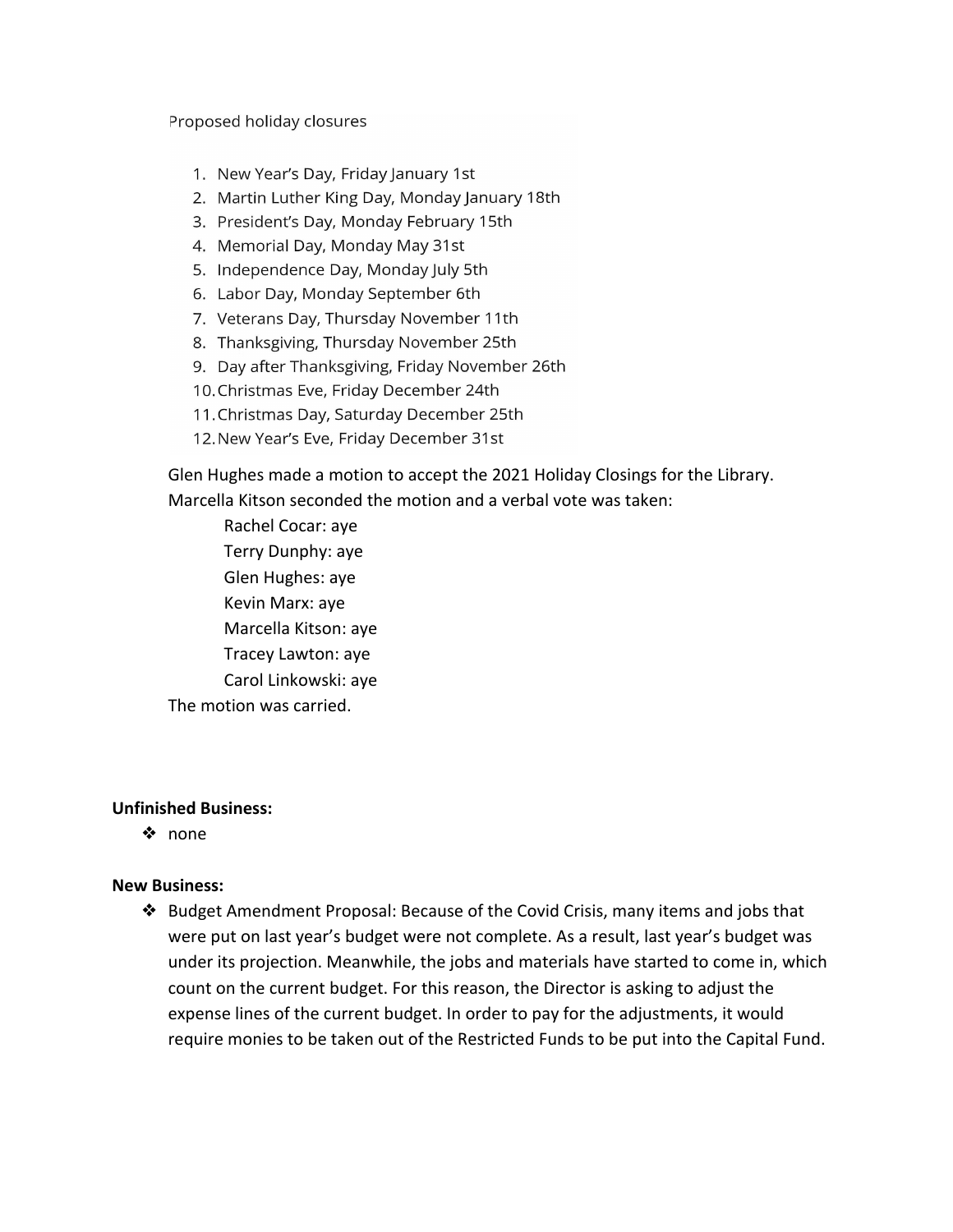Glen Hughes made a motion to adjust various budget expense lines in the amounts proposed in the board packet attachment "Agenda 13a proposed budget amendment" and move \$21,850 from the Library's Restricted Fund to the Capital Fund. Rachel Cocar seconded the motion and a verbal vote was taken:

Rachel Cocar: aye Terry Dunphy: aye Glen Hughes: aye Kevin Marx: aye Marcella Kitson: aye Tracey Lawton: aye Carol Linkowski: aye The motion was carried.

❖ Discuss and approve tools for Director Evaluation

Committee members created a 1-3 rating scale for the Director. In addition a library survey was created to be given to the public. The survey will be able to be completed either on paper or on-line, and the link will be provided on various platforms. The city's human resource department has agreed that they will both give the survey to employees and collect the results of the staff survey without the Director's involvement.

Glen Hughes made a motion to accept the Director Evaluation tool with modifications. Terry Dunphy seconded the motion and a verbal vote was taken:

Rachel Cocar: aye Terry Dunphy: aye Glen Hughes: aye Kevin Marx: aye Marcella Kitson: aye Tracey Lawton: aye Carol Linkowski: aye

The motion was carried.

- ❖ Willett Hoffman
	- $\circ$  All the work in the Director's office and staff lounge to repair the damage that asbestos removal has caused has to be done in a bid process
	- Willett & Hoffman have provided an estimate for them to handle the process by creating bid documents that will recommend which bid to accept and they will make sure that the work is done correctly when it is finished. There was much discussion as to what specifically Willet & Hoffman would do, so the Director will